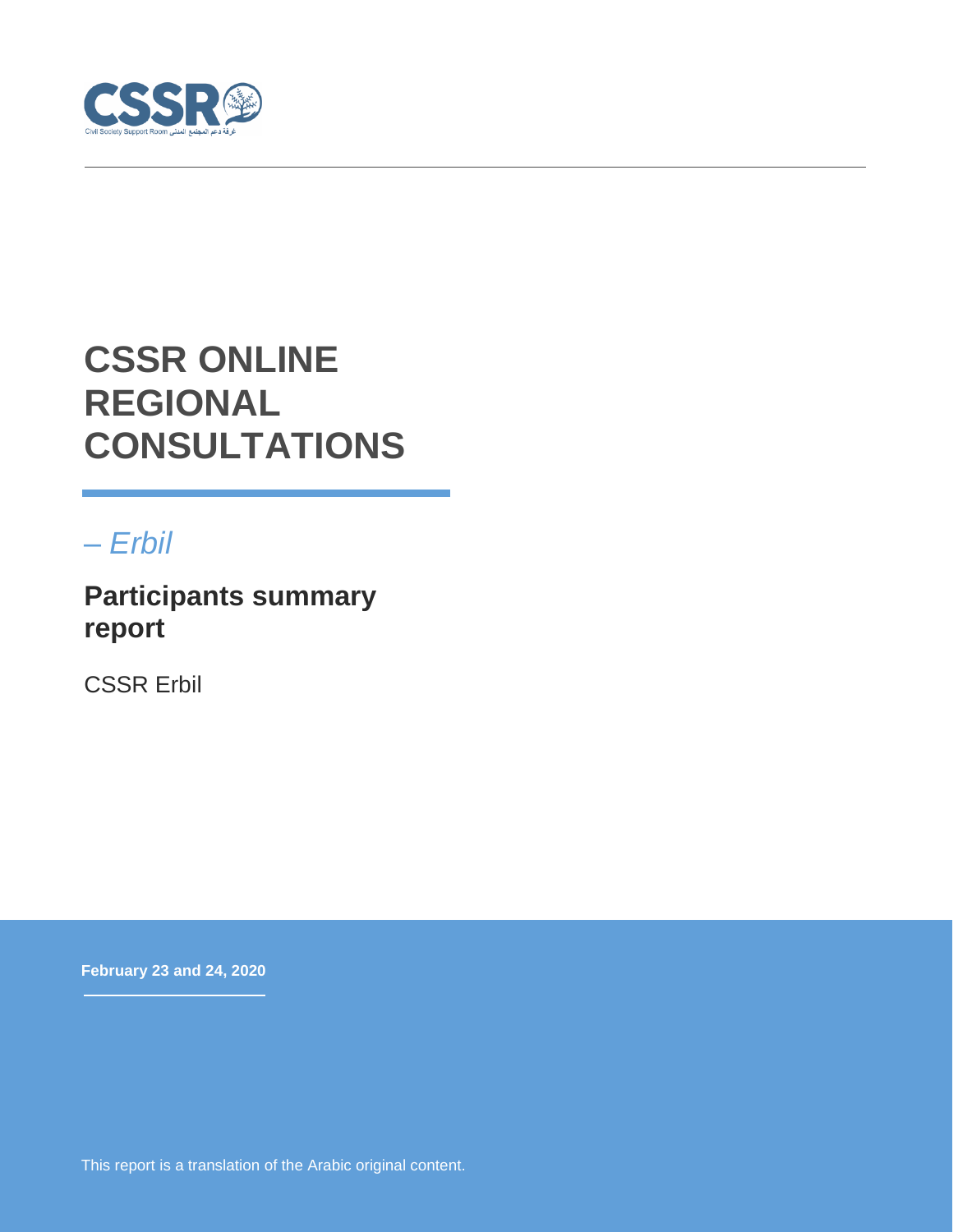# **CONTENTS**

| <b>EXECUTIVE SUMMARY</b>                                                       |  |
|--------------------------------------------------------------------------------|--|
| <b>DISCUSSIONS AMONG ACTIVE</b><br><b>PARTICIPANTS IN SYRIAN CIVIL SOCIETY</b> |  |
| <b>COORDINATION AND COMMUNICATION</b>                                          |  |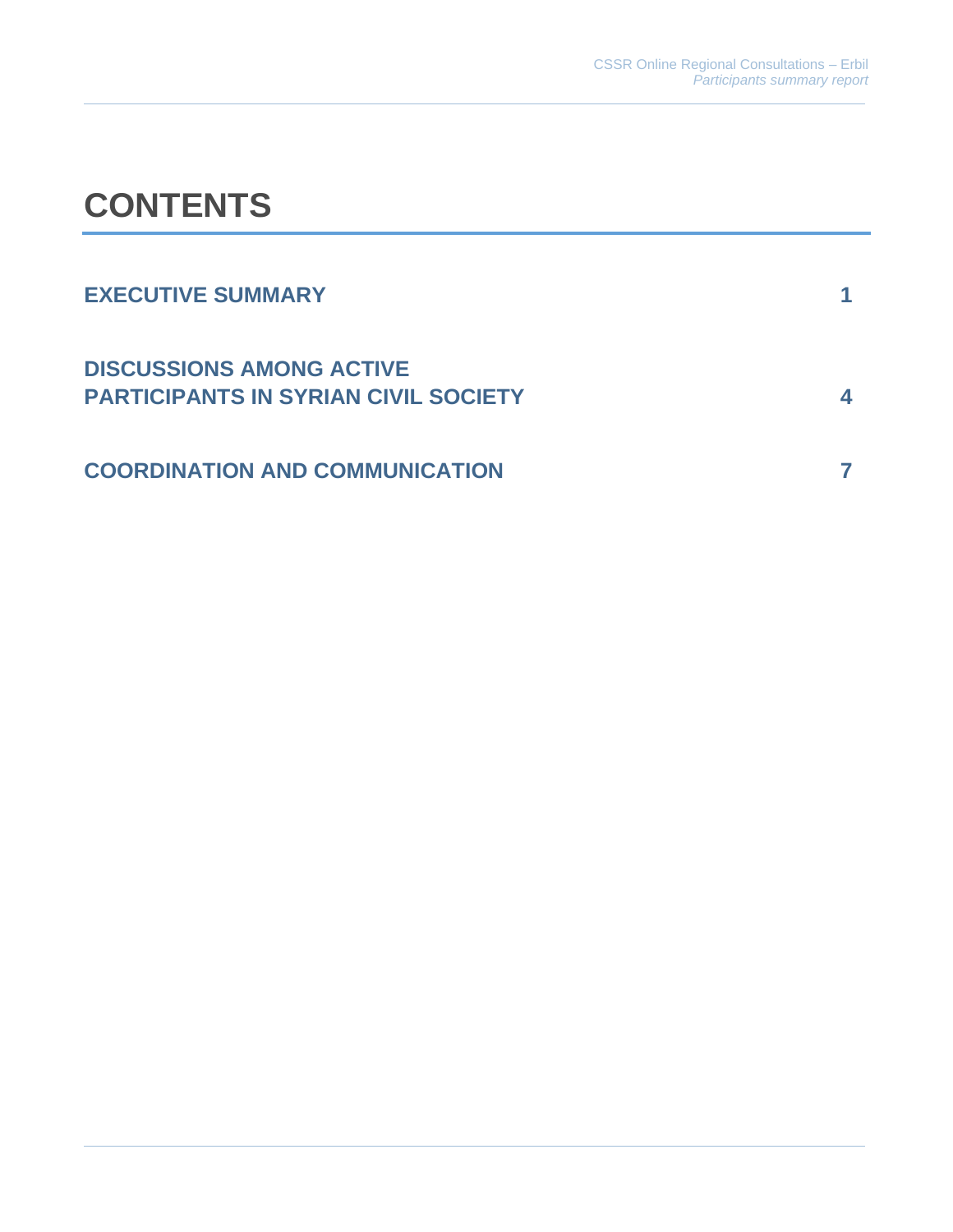#### 1

# **EXECUTIVE SUMMARY**

The new UN Special Envoy for Syria (SE), Geir Pedersen, recently reiterated his commitment to continuing to consult widely with Syrian civil society through the Civil Society Support Room (CSSR) on issues regarding the UN-facilitated political process in Geneva. A meeting held in Erbil from 23 to 24 February 2020 brought together 27 Syrian civil society interlocutors. The meeting included one-onone meetings and group discussions with the Political Affairs Officer of the Office of the Special Envoy for Syria (OSE-Syria), and closed-door discussions among the CSSR participants.

Initially, during discussions with the OSE-Syria the participants expressed their concerns about the stagnation of the peace process. Participants reviewed the outcome of the discussions in working groups, focusing on the positive and negative aspects of the CSSR process. They then discussed the most prominent values and principles governing the work of Syrian civil society organisations and individuals and defined the mechanisms for developing the CSSR consultation process. Finally, participants agreed on criteria for selecting people to participate in the CSSR process and for transmitting the views of the Erbil CSSR to the regional and Geneva consultations.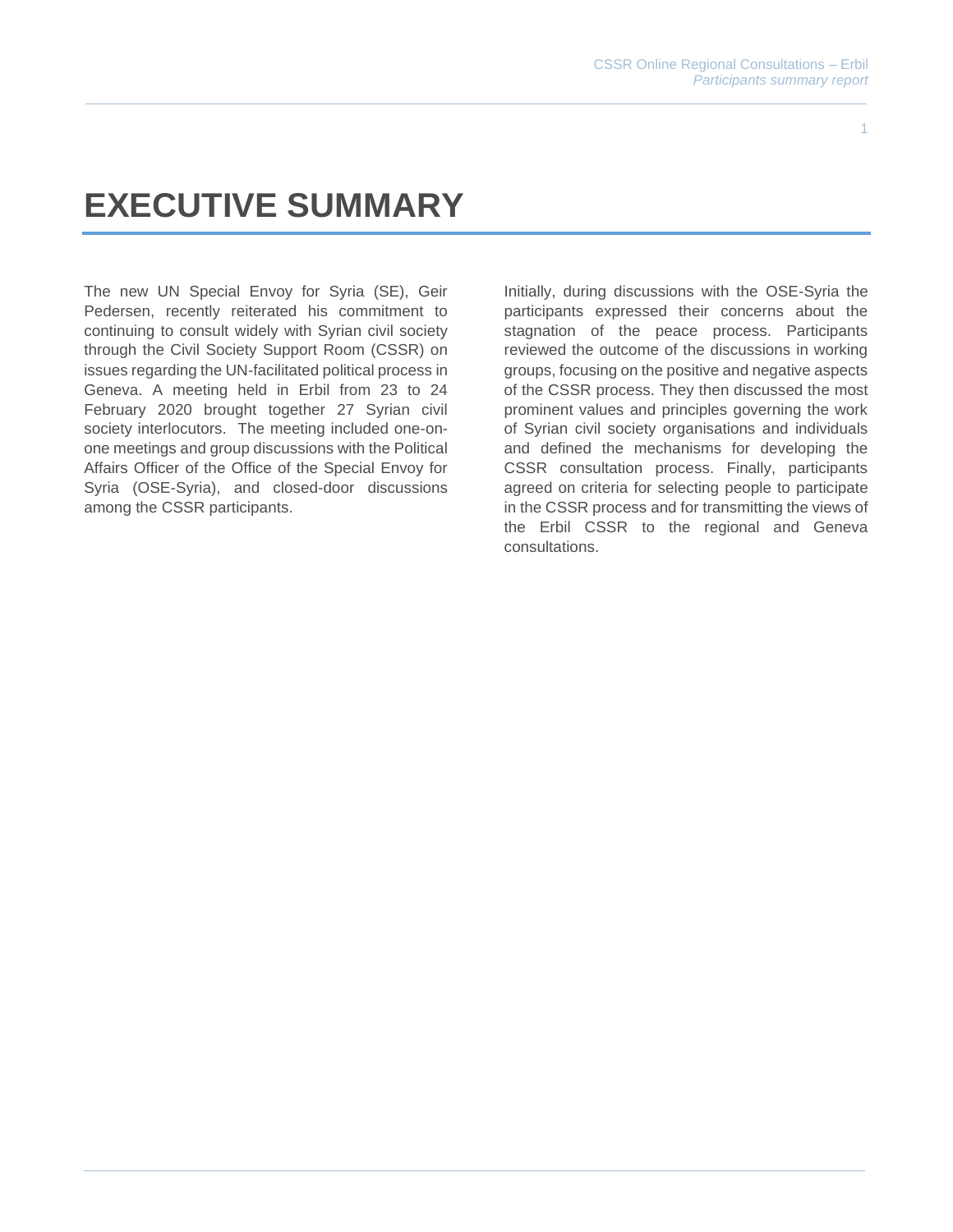*Initially, the participants referred to the following points and raised some questions that were discussed with the ose-syria.*

- ◆ The UN team facilitates a highly irregular process, so it is necessary to have a timetable and a time-bound plan for the work of the Constitutional Committee to be drawn up by the UN team and to which the negotiating parties should adhere.
- The multiplicity of references is a positive and sometimes negative factor, so a plan must be drawn up by the OSE-Syria to prevent the constitutional process from collapsing. It is noted that the regime has evaded, through the statements made, the possible outcomes of the Constitutional Committee.
- It is now clear to the Syrians that after nine years of multiple dialogue, negotiations and consultations, nothing has been achieved.
- The new UN SE's action in accordance with UN Security Council Resolution 2254 to begin the work of the Constitutional Committee has been disrupted by formal requirements and procedures, which shows that the international community is not serious about finding a solution to stop the war in Syria.
- It is necessary for the OSE-Syria to develop alternative plans to facilitate the process. These plans should answer the following

questions: in case of failure and disruption of the work of the Constitutional Committee, what steps will be taken? And what options are available? On the other hand, if the work of the Constitutional Committee is successful, what are the next steps?

- ◆ The transparency and clarity of the process, as well as the alternative plan and the mechanisms for implementing the elements of Resolution 2254, must be clarified by the OSE-Syria.
- The need was emphasised for all participants to abide by the code of conduct and civil work ethics in the rounds of negotiation and consultation. *"The video that was leaked from the meeting room in Geneva was mentioned in this regard."*
- A committee of international constitutional experts should be formed to oversee the constitutional process.
- ◆ The current constitutional process takes place among the respective political parties, so it is necessary to focus on the mobilisation and advocacy process to draw up a real constitution that meets the aspirations of Syrian society.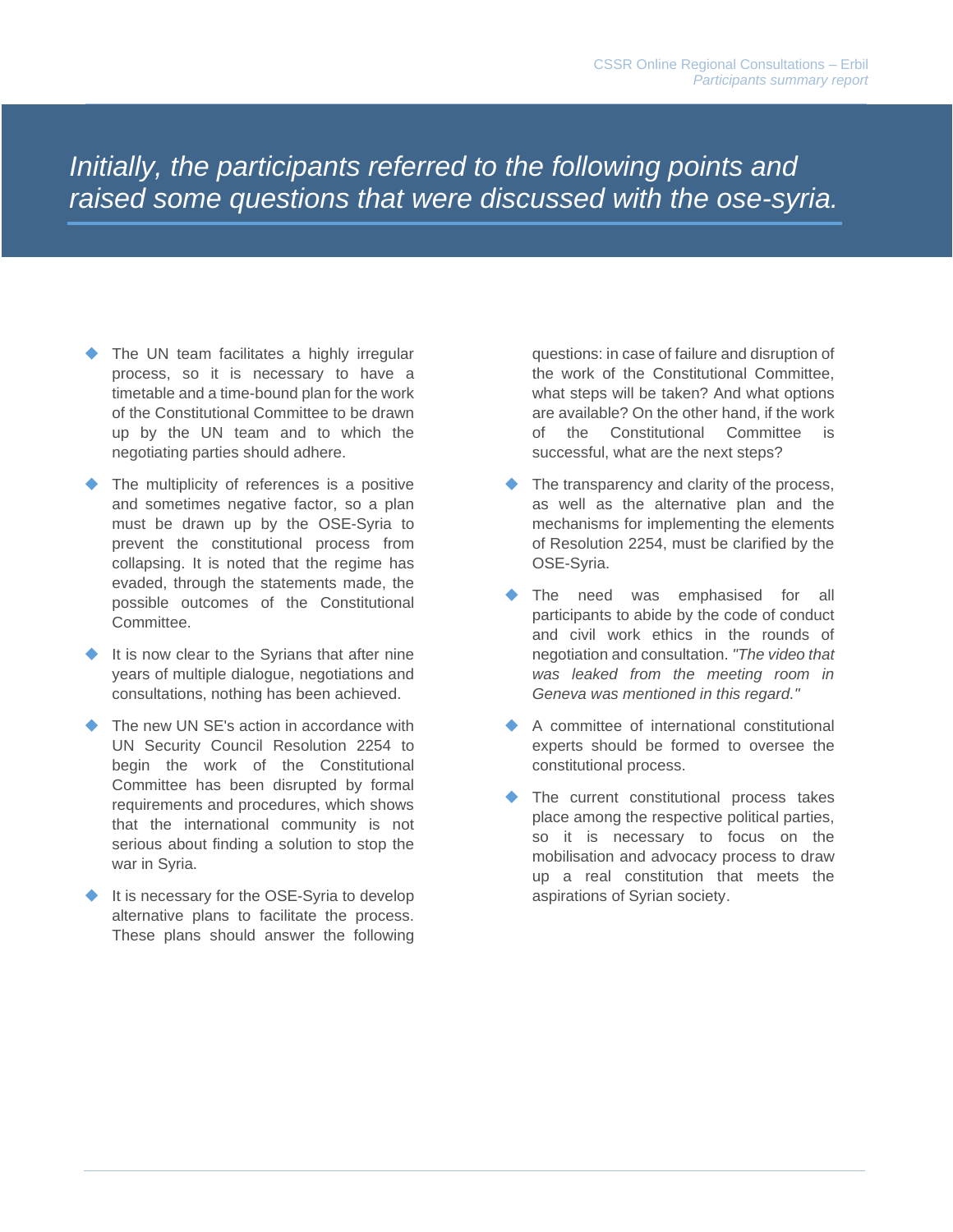**1.** *points were made regarding the role of syrian civil society and During the public discussion with the ose-syria the following the mechanisms for its involvement in the un peacebuilding process, as well as some gaps that must be overcome.*

- There is a need to build on what has been achieved and to involve the coordination mechanisms that have been followed in previous years in the regional and Geneva consultations in order to develop the work being done and avoid the mistakes of the past.
- The regional and Geneva consultations related to the CSSR should be managed by competent people who are aware of the sensitivity of the Syrian reality and are well informed about this reality and its diversity.
- It is useful to see the initiatives taken by the Syrians without the support of the OSE-Syria during the break in consultations with the CSSR such as the meetings in Spain and Erbil.
- Encourage the broad participation of civil society actors from inside Syria. In this regard, the UN should cooperate with the authorities in neighbouring countries to facilitate transit procedures and organise travel and movement through crossings from Syria to neighbouring countries where consultations are held.
- The need was identified to use the capabilities of Syrian civil society in mobilisation and advocacy work in order to advance the peacebuilding process.
- The UN SE team should clarify the criteria for selecting the actors invited to attend regional and Geneva consultations. A clear selection criteria would reduce the disagreements and disputes related to participation, enhance the credibility of the process and build greater confidence in civil work.
- ◆ There was a request to present the outcomes of the CSSR's consultations during the previous nine years on an electronic platform that would be made available to all Syrians. Transparency and clarity in civil work are key to fostering trust among members of society.
- ◆ The idea of establishing an information bank for Syrian civil organisations and actors was put forward in order to make it easier to be aware of their activities and the role they play in Syrian society.
- It is also necessary to increase coordination and communication among civilian actors participating in other regional consultations.
- It is essential to prevent the continuation of violence in Syria and the exploitation of the humanitarian aspects of the conflict by the parties to the conflict and international actors, most recently the Security Council resolution on humanitarian crossings, where the transit of aid was extended only through two crossings and for a period of only six months.
- It is therefore useful to discuss issues related to the future of Syrian children inside Syria and in countries where they have sought asylum, as well as the basic humanitarian issues during the CSSR's consultation rounds. This is due to the nature of the work carried out by the participating civil actors and their close association with Syrian society and its needs and aspirations for justice, equality, and economic and social welfare.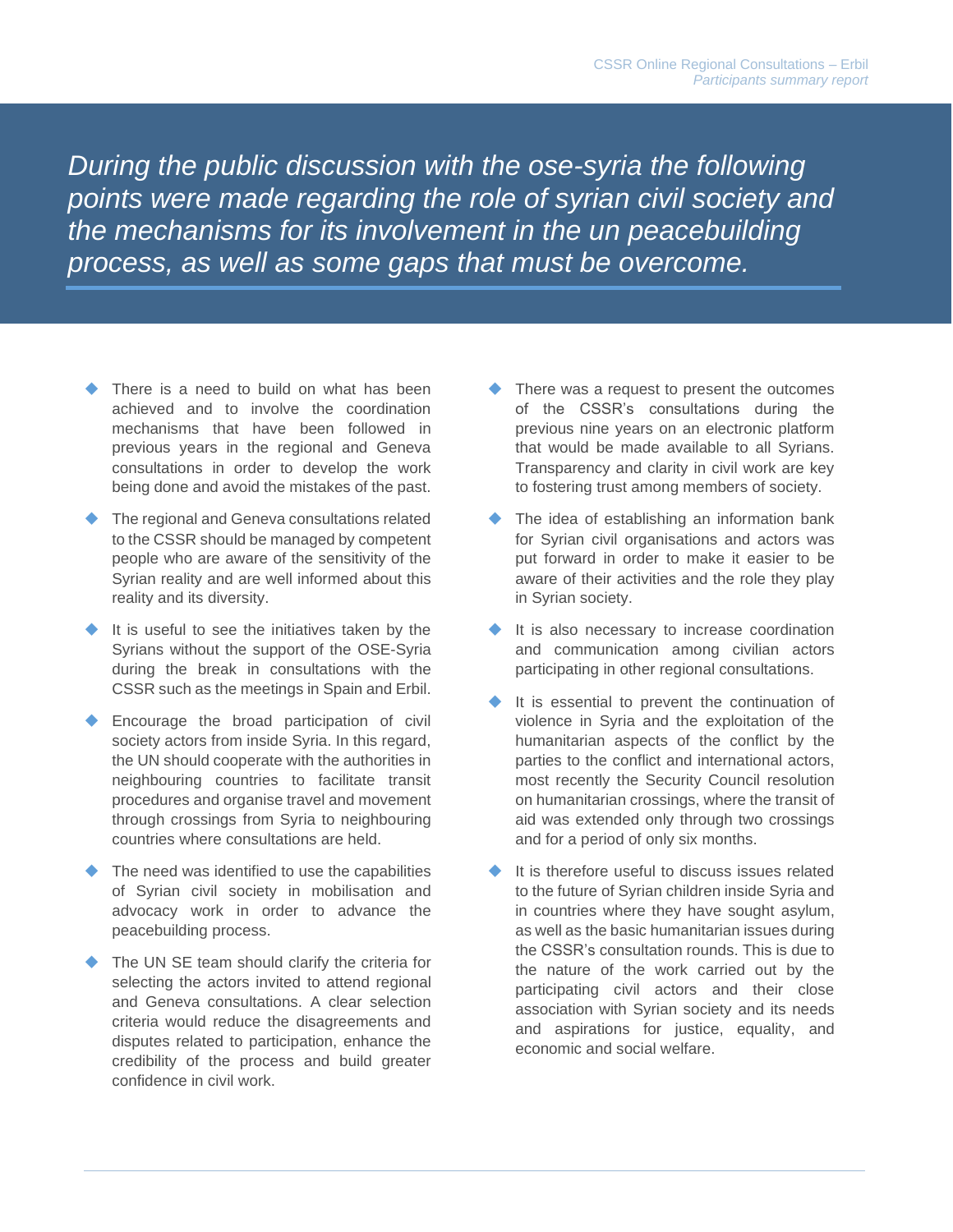4

## **DISCUSSIONS AMONG ACTIVE PARTICIPANTS IN SYRIAN CIVIL SOCIETY**

At the beginning of the discussion the CSSR was introduced as a space for dialogue and consultation between Syrian actors in public affairs and representatives of the OSE-Syria. This physical space is secured by the OSE-Syria, and the CSSR provides the opportunity for Syrian civil society to network directly with its members and build trust and

cooperation, and allows them to communicate with technical experts and political officials in the OSE-Syria, as well as to highlight issues that are a priority for Syrians and to reach out to other relevant international parties and meet with the UN SE to contribute to the UN-facilitated mediation process.

## *Participants reviewed the outcome of the discussions, which took place in working groups, as follows:*

### **The positive aspects of the CSSR's consultations:**

- The CSSR's consultations have introduced a common interactive space for cooperation among civil society forces from different geographical areas and created a degree of harmony, interaction and exchange of views. and thus were able to communicate visions and ideas from the local reality to public opinion.
- ◆ The consultations created a space for dialogue away from violence and the language of weapons.
- ◆ The CSSR's work helped to open the door to dialogue across the spectrum of Syrian society.
- It has contributed to the international recognition of the need and effectiveness of civil society in building Syria's future.
- ◆ It has also contributed to conveying the diverse concerns of Syrian society to political and international frameworks.
- It has also contributed to pressurising the international community to respond to the humanitarian needs resulting from the successive crises faced by Syrians.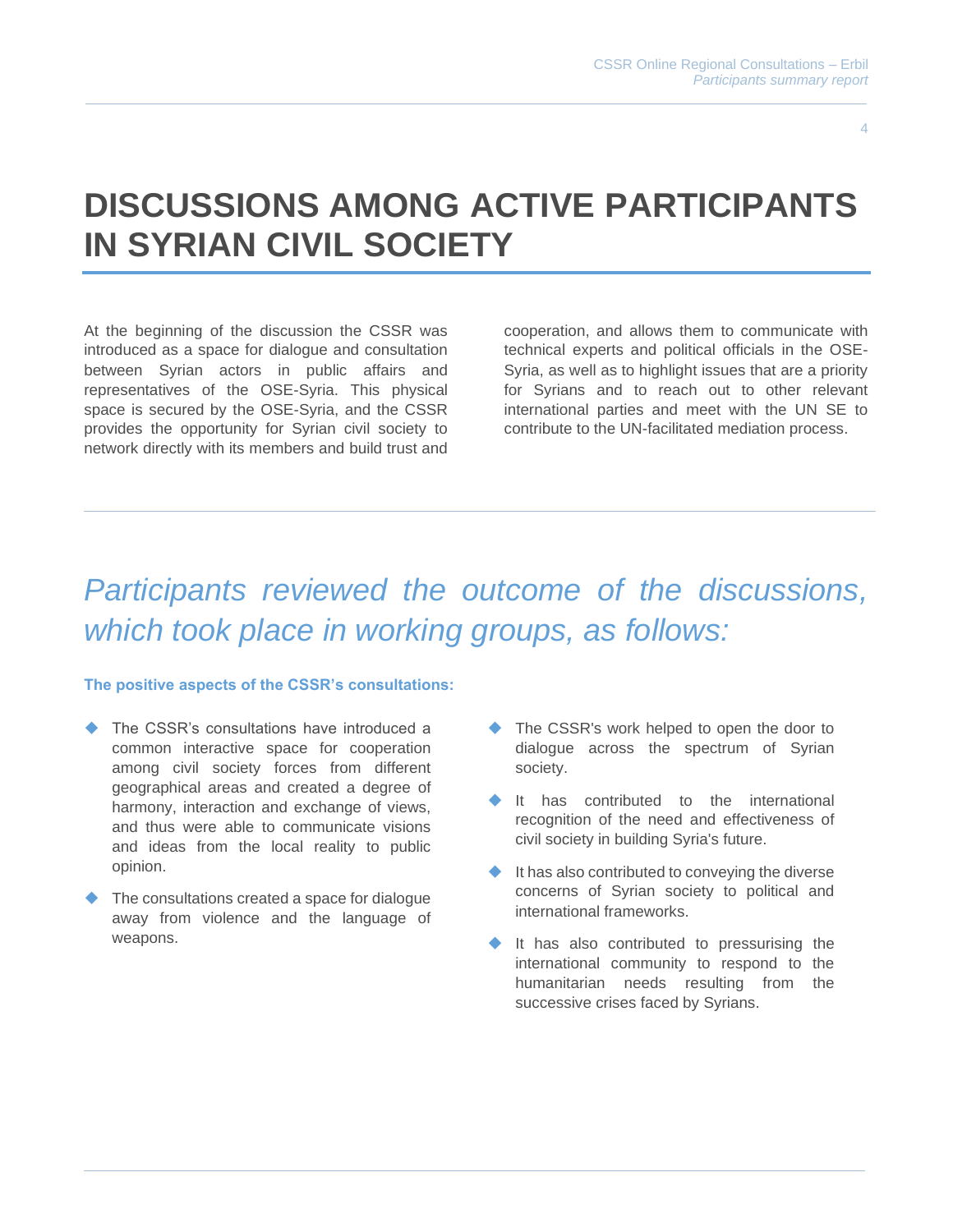### **The negative aspects of the consultations of the CSSR included:**

- The lack of media monitoring and lack of appropriate tools to access the information, outputs, recommendations and schedule of events issued by the CSSR, in addition to the lack of clarity of the criteria for invitations to attend meetings, as well as the short period for participants and supervisors to prepare for CSSR meetings.
- ◆ The non-inclusion of all components of Syrian society in a real way that reflects the diversity in Syria (including Kurds, Yazidis and other components).
- The lack of international facilities for the movement of civilian actors, especially those coming from inside Syria.
- The CSSR's weak female representation, especially the Kurdish feminist component.
- The difficulty of linking the CSSR's consultations with the political process if that process's objectives, vision and programme remain unclear.
- ◆ The failure of some participants to comply with the code of conduct.

The presence of an active civilian working nucleus in north-eastern Syria and the Iraqi Kurdistan region that has not been effectively involved in the CSSR's consultations, and the need to prevent this from happening. Furthermore, the communication, coordination and exchange of information between the various regional and Geneva consultations should be increased.

*The participants then discussed the most prominent values and principles governing the work of syrian civil society organisations and individuals, as follows:*

- Tolerance, reconciliation with oneself, and acceptance of others.
- Respect for the rights and aspirations of all Syrian society components to reach the best solutions for achieving peaceful coexistence.
- Defence of the fundamental values of justice, equality and human rights.
- Credibility and experience in the relevant fields.
- The need to renounce violence and hatred.
- Compliance with humanitarian and international laws and conventions.
- Transparency and flexibility in the CSSR's work and communications.

5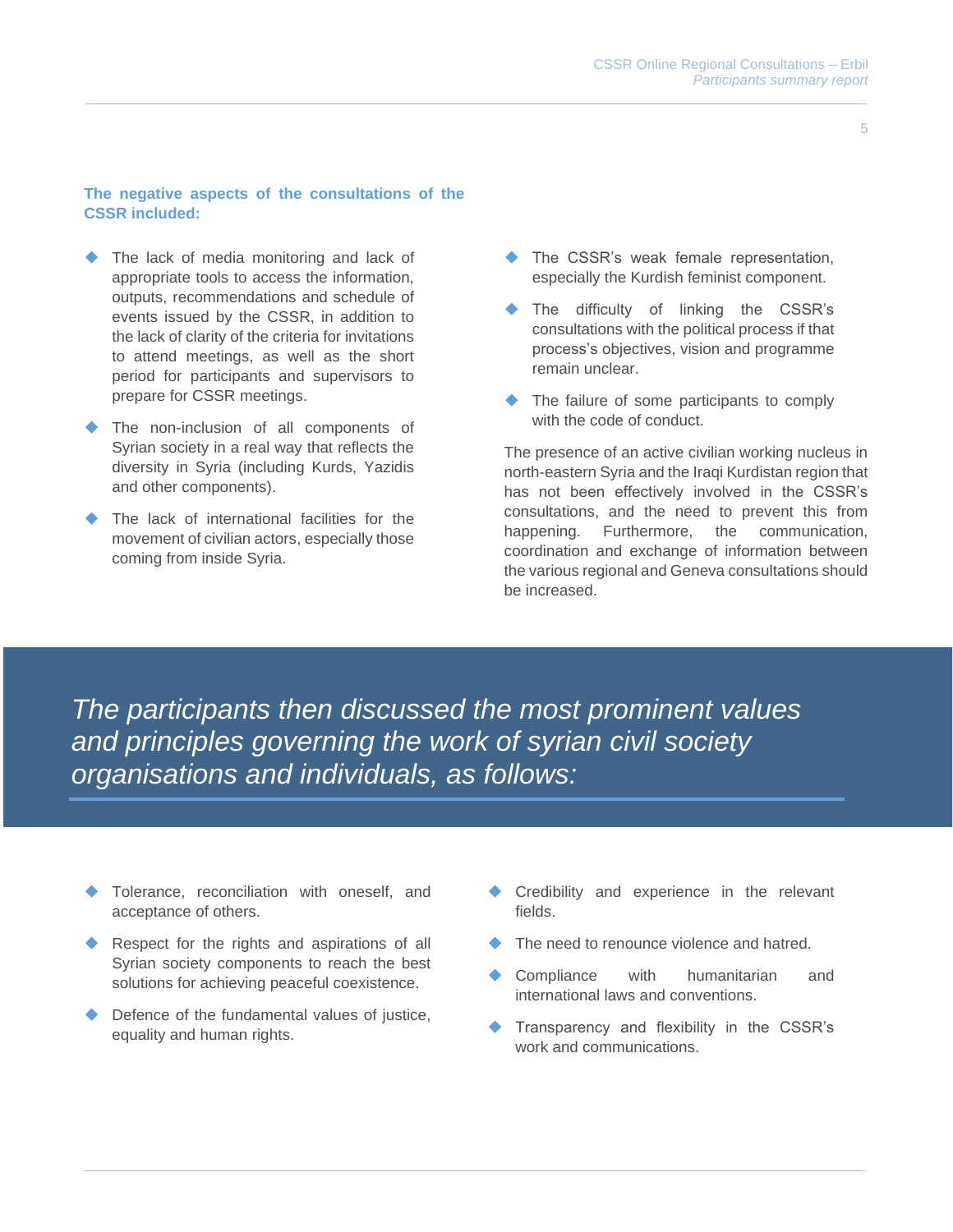*Finally, the mechanisms for developing the consultations of the CSSR were worked on:*

- The OSE-Syria and the organisations responsible for the logistics of the CSSR's consultations should work to facilitate the freedom of movement and safety of the individuals involved.
- ◆ Mechanisms should be established to prevent any breaches of the code of conduct, civil work ethics and human rights principles.
- ◆ The OSE-Syria should allow representatives from the CSSR's consultations to monitor the process at the negotiating table.
- ◆ The CSSR should continue to hold regional consultations in Erbil, as in neighbouring countries, and to draw up a timetable for such consultations.
- ◆ The feedback process (between regional and Geneva consultations) should be ensured.
- ◆ CSSR members should not compromise the specifics of Syria's national, ethnic and religious components and should reject hate speech.
- The circle of CSSR consultations and should be expanded and access should be secured to the largest possible segment of Syrian society inside Syria and also in the camps and main assembly centres in the Iraqi Kurdistan region.
- If possible, seminars and meetings and followup committees should be established in the various refugee population centres and areas under self-administration inside Syria to convey their concerns and aspirations, and to ensure their participation in the decisionmaking process.
- There is a need to represent the population components of the areas occupied by Turkey as much as possible or to ensure communication with these areas through the regional office in Erbil.
- The Women's Advisory Board should be supported with expertise, and Kurdish women should be included.
- A room or advisory office should be established for Kurdish civil society and attached to the CSSR in order to identify the aspirations, concerns and worries of the Syrian Kurdish society.
- Pressure should be exerted on donor countries and specialised international organisations to secure the support for the organisations and projects needed for the region, especially in the field of civil peace and political transition, in order to be in line with a future transition.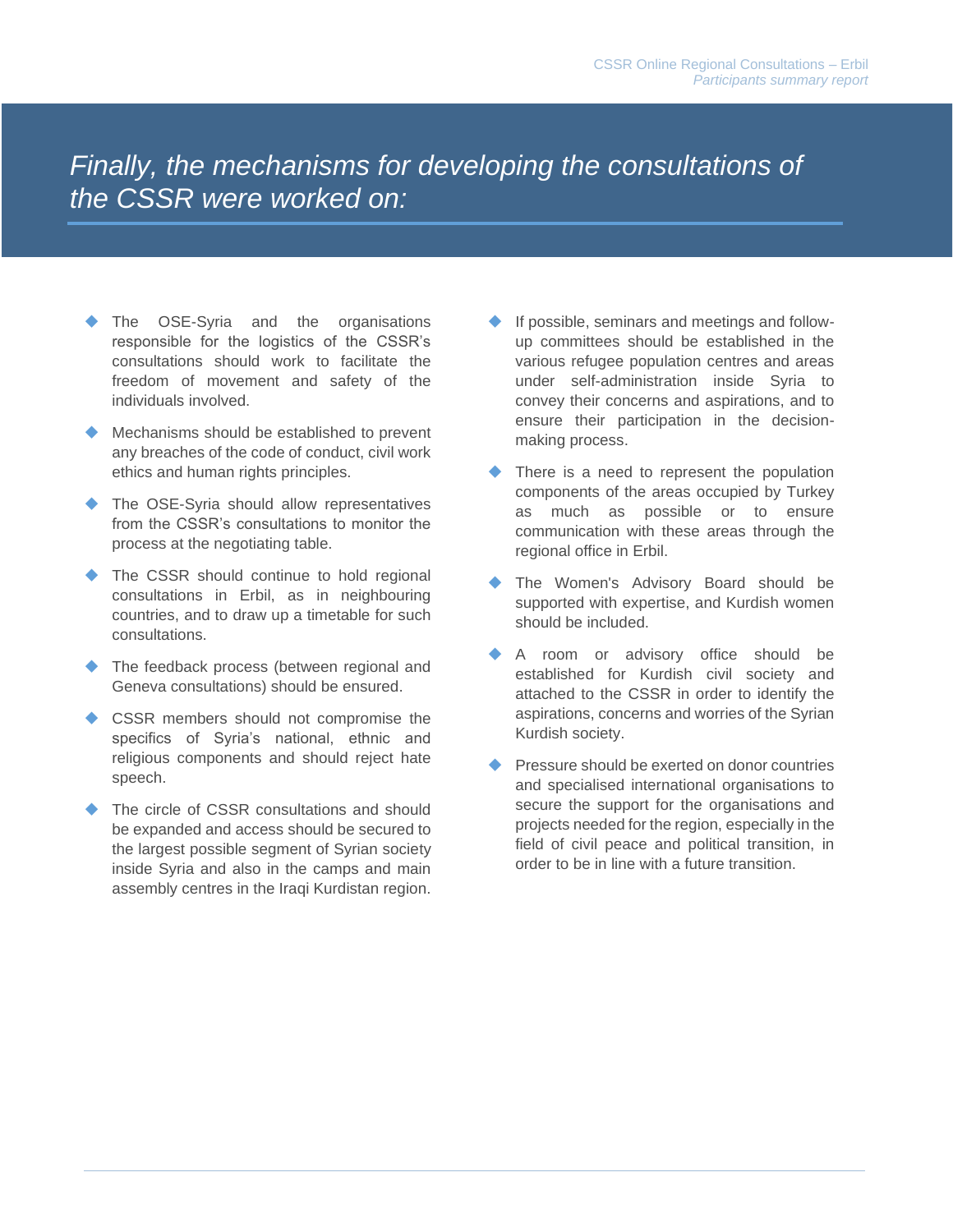7

## **COORDINATION AND COMMUNICATION**

Participants stressed the importance of continuing coordination and communication between the members of the group and the OSE-Syria, as well as expanding the scope of participation in the consultations of the CSSR in Erbil, in addition to the need for communication and coordination between regional consultations and those held in Geneva.

*Participants agreed on a set of criteria for selecting people to participate in the consultations of the cssr in erbil and to transfer the knowledge and opinions of participants to the regional and geneva consultations, as follows:*

- **1.** The ability to travel (having the legal documents for travel and return).
- **2.** The ability to communicate and coordinate activities.
- **3.** The need for knowledge of the English language (but not as a binding requirement, since most regional and Geneva consultations are held in Arabic).
- **4.** The need for the rotation of persons representing these consultations in the relevant meetings.
- **5.** The need for a fair balance of actors from inside Syria with regard to participation.
- **6.** The requirement that candidates to attend these meetings should not be politically polarised.
- **7.** The need to achieve a gender balance.
- **8.** The need to represent a wide range of Syrians.